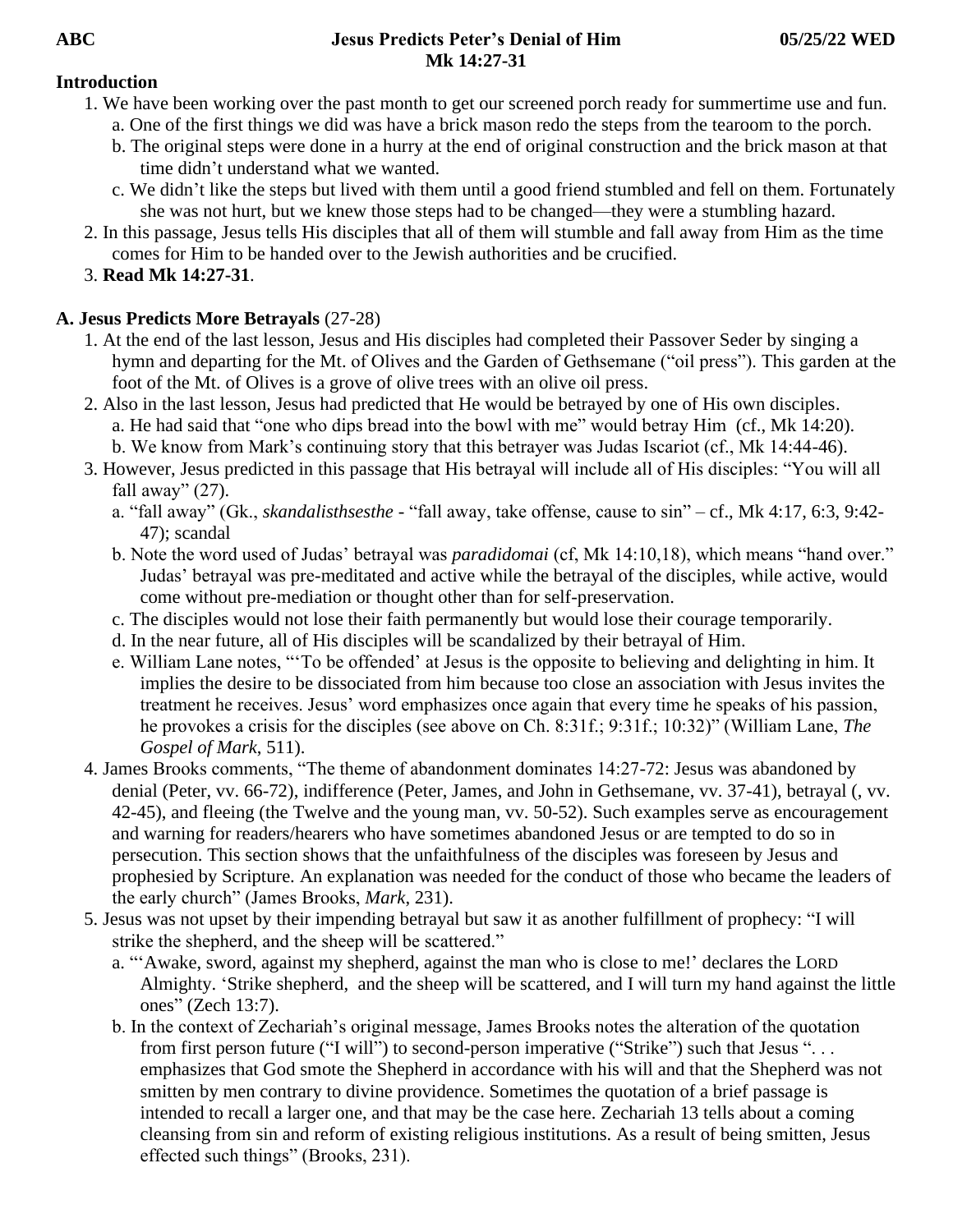- c. Daniel Akin also adds, "This prophecy referred to the 'martyrdom of the eschatological prophet' (Edwards, *Mark*, 428). The Father will strike His Son, the Good Shepherd (John 10). His suffering and death is divinely ordained and sanctioned. Using the evil intentions and actions of sinful men, God will work the greatest possible good in saving sinners" (Daniel Akin, *Exalting Jesus in Mark*, 332).
- d. Jesus rightly interpreted Zechariah's words as applying to Himself and His disciples at that moment.
- e. Warren Wiersbe writes, "The quotation from Zechariah told the disciples what to do when the Jews arrested Jesus: *scatter!* In fact, at the very time of His arrest, Jesus said, 'Let these [disciples] go their way' (John 18:8). In other words, 'Men, get out of here!' I have read eloquent sermons blaming Peter for 'following afar off,' but they completely miss the point. He was not supposed to follow at all! Had he obeyed the Lord, he would not have attacked a man with his sword or denied the Lord three times" (Warren Wiersbe, *Be Diligent*, 167).
- 6. Unlike with Judas' betrayal, Jesus predicted that He would see His disciples again.
	- a. He said He would appear to them again after He had "risen" (Gk., *egerthenai*) which is a reference to His resurrection.
	- b. He said He would "go ahead" (Gk., *proago*) of His disciples as a shepherd leading His sheep. They would follow Him back to Galilee where their journey with Him had first begun.
	- c. Brooks notes, "Mark wanted to assure his readers/hearers that Jesus regathered the scattered disciples, forgave, and restored them. This was a reassuring word as Mark's community faced persecution in which they too would be scattered" (Brooks, 232).

## **B. Peter Denies Jesus' Prediction** (29-30)

- 1. Peter declared in no uncertain terms that "Even if all fall away (Gk., *skandalisthesontai*), I will not (Gk., *ouk ego*)."
	- a. Peter directly contradicted Jesus' word about his impending betrayal.
	- b. Peter said it in the strongest possible way, and in essence called Jesus a liar.
	- c. Once again, Peter believed that the Master didn't know what He was talking about. Peter had previously attempted to correct Jesus in a similar situation when Jesus first predicted His own death and resurrection (cf., Mk 8:32-33).
	- d. Lane surmises, that Peter's ". . . statement offers a remarkable contrast to the outburst of Ch. 8:32. There Peter denies suffering as Jesus' lot, while here he accepts it not only for Jesus but also for himself (verse 31). The profession of loyalty made by Peter and his companions, however, only serves to heighten the completeness of their failure in the impending hour of crisis" (Lane, 512).
- 2. Jesus made a strong truth statement rebuking Peter's denial of his betrayal.
	- a. "Truly, I tell you" (Gk., *Amen lego soi*) This is the last time Jesus used the word "Truly" in Mark.
	- b. The betrayal will come sooner than Peter can imagine. Jesus added, "today—yes, tonight—before the rooster crows twice you yourself will disown me three times" (30).
		- 1) "disown" (Gk., *aparnese*) this word is more specific than "fall away" (Gk., *skandaliso*) and points to the fact that Peter will verbally deny, disown, and refuse to affirm or confess his identification as a believer or follower of Jesus.
		- 2) The vocal spokesman who so strongly and verbally denies his impending betrayal of Jesus will soon use strong words to deny his association with Jesus (cf., Mk 14:66-72).
		- 3) "three times" points to Peter's superlative rejection of Jesus. Peter's rejection of Jesus will be beyond doubt and no one-time mistake.
		- 4) These events will take place before the dawn of the new day ahead.
- 3. Once again Peter denied that he would disown Jesus or fall away from Him.
	- a. He adds a strong affirmation of loyalty by saying "even if I die have to die with you (Gk., *sunapothanein*)."
	- b. Apparently, Peter had finally understood some of what Jesus had said about His impending death, but he still didn't understand his part in the events about to unfold with the new day.
	- c. Again, Peter was the vocal spokesperson for what all the other disciples were thinking. They didn't dare speak until this point but with Peter's emphatic pledge of loyalty to Jesus "all the others said the same" (31).